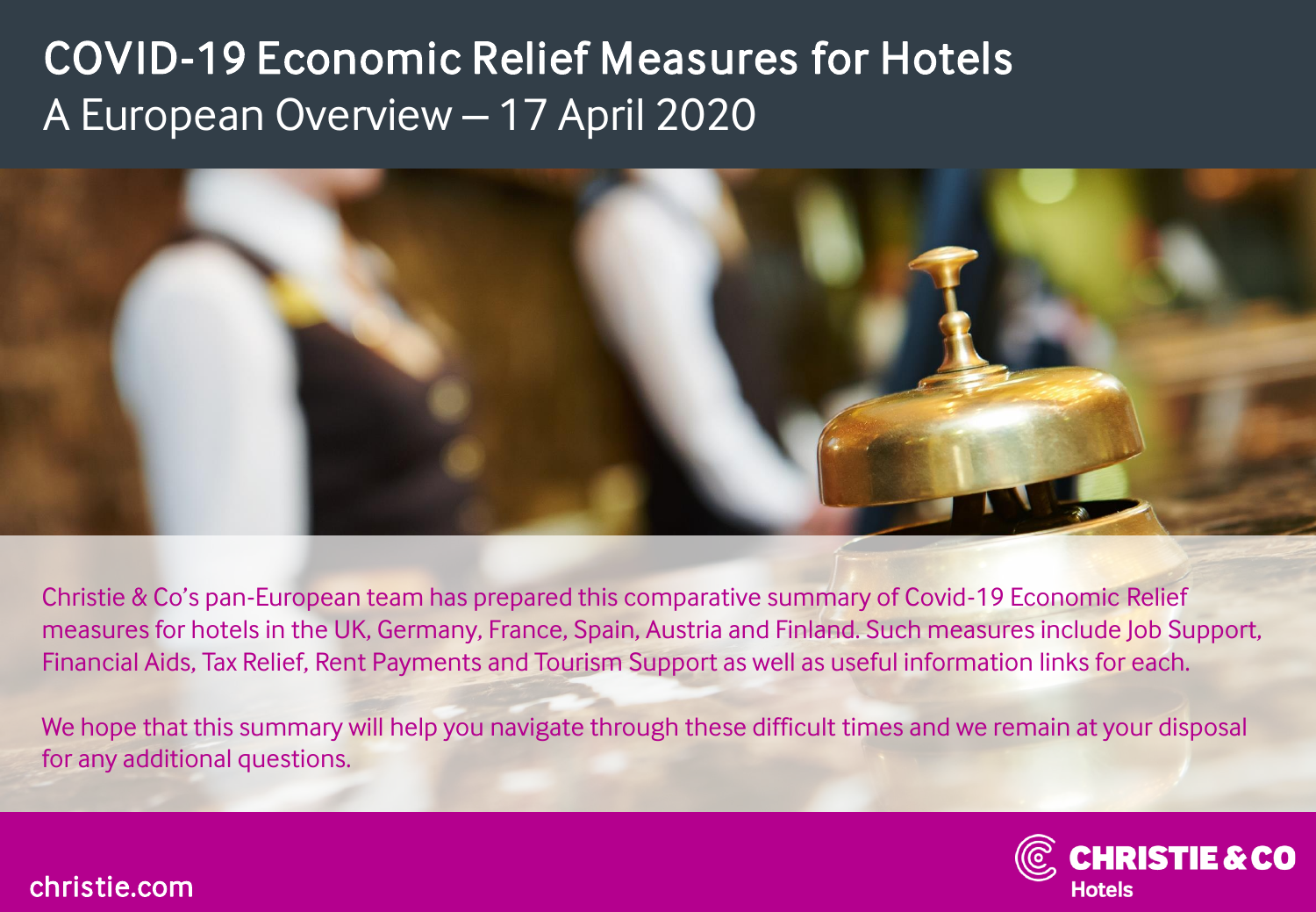|                       | <b>UK</b>                                                                                                                                                                                                                                                                                                                                                                                                                                                                                                                                                                                                                       | <b>Germany</b>                                                                                                                                                                                                                                                                                                                                                                                                                                                                                                                                                                                                                                                                                                                                                                                       |
|-----------------------|---------------------------------------------------------------------------------------------------------------------------------------------------------------------------------------------------------------------------------------------------------------------------------------------------------------------------------------------------------------------------------------------------------------------------------------------------------------------------------------------------------------------------------------------------------------------------------------------------------------------------------|------------------------------------------------------------------------------------------------------------------------------------------------------------------------------------------------------------------------------------------------------------------------------------------------------------------------------------------------------------------------------------------------------------------------------------------------------------------------------------------------------------------------------------------------------------------------------------------------------------------------------------------------------------------------------------------------------------------------------------------------------------------------------------------------------|
| Support<br>Job        | Coronavirus Job Retention Scheme: The government has agreed to pay up to 80% of usual monthly wage costs up to<br>£2,500 a month for furloughed employees who would have otherwise been made redundant for an initial duration of<br>3 months from 1 March 2020<br>Statutory Sick Pay Rebate: SMEs with <250 employees can reclaim up to 2 weeks per employee at the current rate of<br>SSP (due to Covid-19)                                                                                                                                                                                                                   | Short-Time Work: access to short-time working has been eased until the end of 2020 under the condition that ≥10% of<br>employees lose ≥10% of salary. The measures include:<br>- Compensation of 60% of net salary (67% for parents)<br>- 100% of reimbursement of social security contributions<br>- Claim duration for max. 12 months<br>- No negative hours on time account                                                                                                                                                                                                                                                                                                                                                                                                                       |
| <b>Financial Aids</b> | Cash Grant: £10/£25k grant for businesses in the retail, hospitality and leisure sectors with a rateable value of <£51,000<br>Business Interruption Loan Scheme: access to loans, overdrafts, invoice finance and asset finance of up to £5m and<br>for up to 6 years for SMEs (turnover less than £45m p.a.). Government to cover the first 12 months of interest payments<br>and any lender-levied fees as well as guaranteed 80% of each loan (subject to pre-lender cap on claims)<br>Corporate Loan Facility: the BoE will buy short-term debt of up to £1bn from larger companies for an initial duration of<br>12 months | Support for Short-Term Liquidity:<br>- KfW instant loans for medium enterprises (>10 employees)<br>- 100% risk assumption by the KfW, no risk assessment by firm's bank<br>- Max. credit of 3 months turnover (2019) limited to €500,000/€800,000 ( 50 employees)<br>- 10-year term, 3% interest p. a.<br>- Profit was generated in 2019/positive average profit 2017-2019<br>- Regular KfW loans:<br>- 80%/90% risk assumption (large/medium) enterprises by KfW, remainder to be underwritten by firm's bank<br>- Up to 25% of 2019 turnover (max. €1bn) or<br>- Liquidity for next 18/12 months (for SMEs/large corps.) or<br>- Double the amount of personnel expenses in 2019<br>- Cash Grant for Self-Employed Persons/Micro-Enterprises max. €9,000 (max. 5 FTEs)/max. €15,000 (max. 10 FTEs) |
| Tax<br>Relief         | Business Rate Holiday: Businesses in the retail, hospitality and/or leisure sector will not have to pay business rates for<br>the 2020-21 tax year<br>Business Tax Support - Time to Pay Service: Businesses that have or may miss tax payments due to Covid-19 are<br>eligible for support from HMRC. This support is agreed on a case-by-case basis<br>VAT Deferral: Business can defer VAT payments due between 20 March and 30 June until the end of the 2020/21 Tax<br>Year                                                                                                                                                | - Tax Relief Measures:<br>- Suspension of advance payments<br>- Tax deferrals of income, corporate and sales tax until end of 2020<br>- No enforcement of tax debt until end of 2020                                                                                                                                                                                                                                                                                                                                                                                                                                                                                                                                                                                                                 |
| Payment<br>Rent       | Eviction Protection: While the obligations of rent payments have not yet been altered by Parliament, tenants are<br>protected from eviction due to non-payment of rent as a consequence of Covid-19 for a 3-month period starting<br>25 March 2020                                                                                                                                                                                                                                                                                                                                                                              | - Change in Termination Rights: Termination due to rent arrears is not permitted from 1 April to 30 June 2020; can be<br>extended twice by 3 months, rent debt must be settled within 24 months<br>- Statutory interest on arrears applies unless otherwise negotiated (9 ppts above federal base rate, i. e. currently at<br>8.12% p. a.)                                                                                                                                                                                                                                                                                                                                                                                                                                                           |
| Tourism<br>Support    | Associations etc: The UK Hospitality Association - UK Hospitality - and the UK Tourism Board - Visit Britain - are<br>providing additional advice and support to businesses                                                                                                                                                                                                                                                                                                                                                                                                                                                     | - Associations etc: Dedicated platform for tourism and hospitality businesses by the government, which consolidates all<br>relevant information<br>- Further information, assistance and advice offered by the national hotel association                                                                                                                                                                                                                                                                                                                                                                                                                                                                                                                                                            |

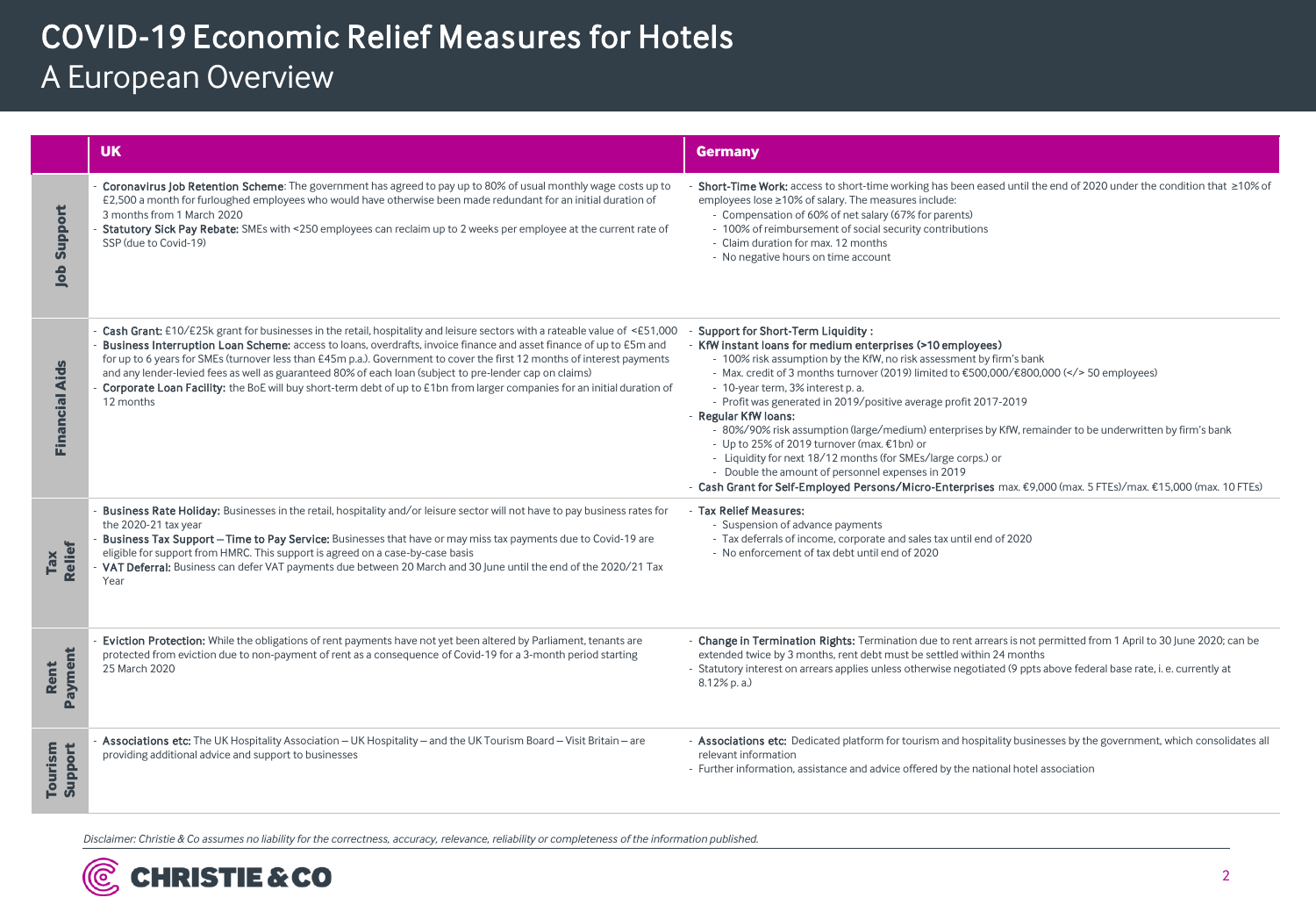|                       | <b>France</b>                                                                                                                                                                                                                                                                                                                                                                                                                                                                                                                                                                                                                                                                                                                                                                                                         | <b>Spain</b>                                                                                                                                                                                                                                                                                                                                                                                                                                                                                                                                                                                                                                                                                                                                                                                                                                                                                                                                  |  |
|-----------------------|-----------------------------------------------------------------------------------------------------------------------------------------------------------------------------------------------------------------------------------------------------------------------------------------------------------------------------------------------------------------------------------------------------------------------------------------------------------------------------------------------------------------------------------------------------------------------------------------------------------------------------------------------------------------------------------------------------------------------------------------------------------------------------------------------------------------------|-----------------------------------------------------------------------------------------------------------------------------------------------------------------------------------------------------------------------------------------------------------------------------------------------------------------------------------------------------------------------------------------------------------------------------------------------------------------------------------------------------------------------------------------------------------------------------------------------------------------------------------------------------------------------------------------------------------------------------------------------------------------------------------------------------------------------------------------------------------------------------------------------------------------------------------------------|--|
| Support<br>Job        | Short-Time Work: access to short-time working with companies paying 70% of gross salaries (84% of net salaries) for<br>employees above French minimum wage<br>Employees with salaries equal or less than French minimum wage get compensated for 100% of their salary<br>Companies will then be fully compensated by the government for employees with gross salaries up to €6,927/month<br>(or 4.5x French minimum wage)                                                                                                                                                                                                                                                                                                                                                                                             | - Force Majeure Temporary Unemployment Scheme (ERTE): allows companies to issue temporary redundancy to its<br>workforce (or reduce their working hours). Workers will be automatically enrolled to the Spanish regular unemployment<br>scheme:<br>- Compensation of 70% of gross salary (up to €1,098 per month)<br>- 75% reduction of social security contributions (100% for companies with 50 employees or less)<br>- In place during the whole period of the state of emergency. Once lifted, workers will resume their role under the<br>same conditions as before the crisis<br>- Unemployment: forbids employers to dismiss their workers due to the Covid-19 crisis and in order to limit the<br>redundancy for other causes, have increased dismissal costs for companies<br>- Sick Leave or Holiday: companies are not allowed to force employees to take holiday during the period, this has to be<br>agreed between both parties |  |
| <b>Financial Aids</b> | Support for Micro-Companies, Self-Employed and Micro-Entrepreneurs: up to €1,500 for companies with < €1M<br>annual turnover and taxable profit < €60,000 in the event of: administrative closure/sales loss of 50% or more in march<br>2020 vs. March 2019<br>Support for Short-Term Liquidity: for companies of all types and sizes (except for sociétés civiles immobilières, credit<br>institutions and financing corporations) via firm's bank until 31 December 31 2020, up to 5-year credit term, no<br>reimbursement due on year 1. For innovative firms or firms created after 1 January 2019: Ioan of up to 3-month sales of<br>2019 or 2 years of payroll expense<br>6-month postponement of credit terms by banks for all firms<br>Credit mediation for rescheduling credit terms available for all firms | - Public Credits: guarantees for SMEs and the self-employed of up to $\epsilon$ 100bn through bank financing. There will be a first<br>guarantees line of €20bn: 50% for new loans and loan renewals for SMEs and self-employed and 50% for large companies<br>- ICO Net Borrowing Capacity Increase: the State allows the Instituto de Crédito Oficial (ICO) to increase its net<br>borrowing capacity by €10bn through the existing ICO financing lines<br>- Digitalization: the government will support financing the purchase and leasing of equipment and services to facilitate<br>the digitalization of SMEs and the implementation of teleworking solutions, mobilizing in the next two years more than<br>€200m through the ICO                                                                                                                                                                                                      |  |
| Tax<br>Relief         | - Tax Relief Measures:<br>Deferral of:<br>- Social contribution (URSSAF) (up to 3 months)<br>- Direct taxes<br>- Tax debt<br>Advanced reimbursement on corporate tax and VAT credits                                                                                                                                                                                                                                                                                                                                                                                                                                                                                                                                                                                                                                  | - Tax Relief Measures:<br>- There is no discount or deferrals of taxes, only deferred debts taxation of companies and freelancers for a term of 6<br>months                                                                                                                                                                                                                                                                                                                                                                                                                                                                                                                                                                                                                                                                                                                                                                                   |  |
| Rent Payment          | Rent and Utilities Payment Deferral: possibility of rent and utilities payment deferral from 1 April to the end of the<br>closure period for SMEs. When business resumes, possibility of payments in instalments without penalties                                                                                                                                                                                                                                                                                                                                                                                                                                                                                                                                                                                    | - Rent Payment Measures:<br>- There is no official measure announced by the government regarding hotel rent payments (only residential)<br>- Currently, hotel owners are open for discussions and try to relieve pressure on tenants by agreeing rent reductions or<br>provide grace period for payment. In most cases, temporary discounts of rent levels that can be returned after the state<br>of emergency period have been seen, nevertheless it depends on every individual case. Some owners have not yet made<br>any adjustments to rent levels for tenants                                                                                                                                                                                                                                                                                                                                                                          |  |
| Tourism<br>Support    | Allowance for tourism firms to issue credit notes rather than reimbursing customers on existing bookings to prevent<br>from cash-flow burden<br>Adaptation of administrative procedures (classification, etc) for tourism companies                                                                                                                                                                                                                                                                                                                                                                                                                                                                                                                                                                                   | - Tourism Credit Aid: specific financing line of €400m to meet the liquidity needs of companies and self-employed<br>workers in the tourism sector through the ICO with a maximum amount of €500k                                                                                                                                                                                                                                                                                                                                                                                                                                                                                                                                                                                                                                                                                                                                             |  |

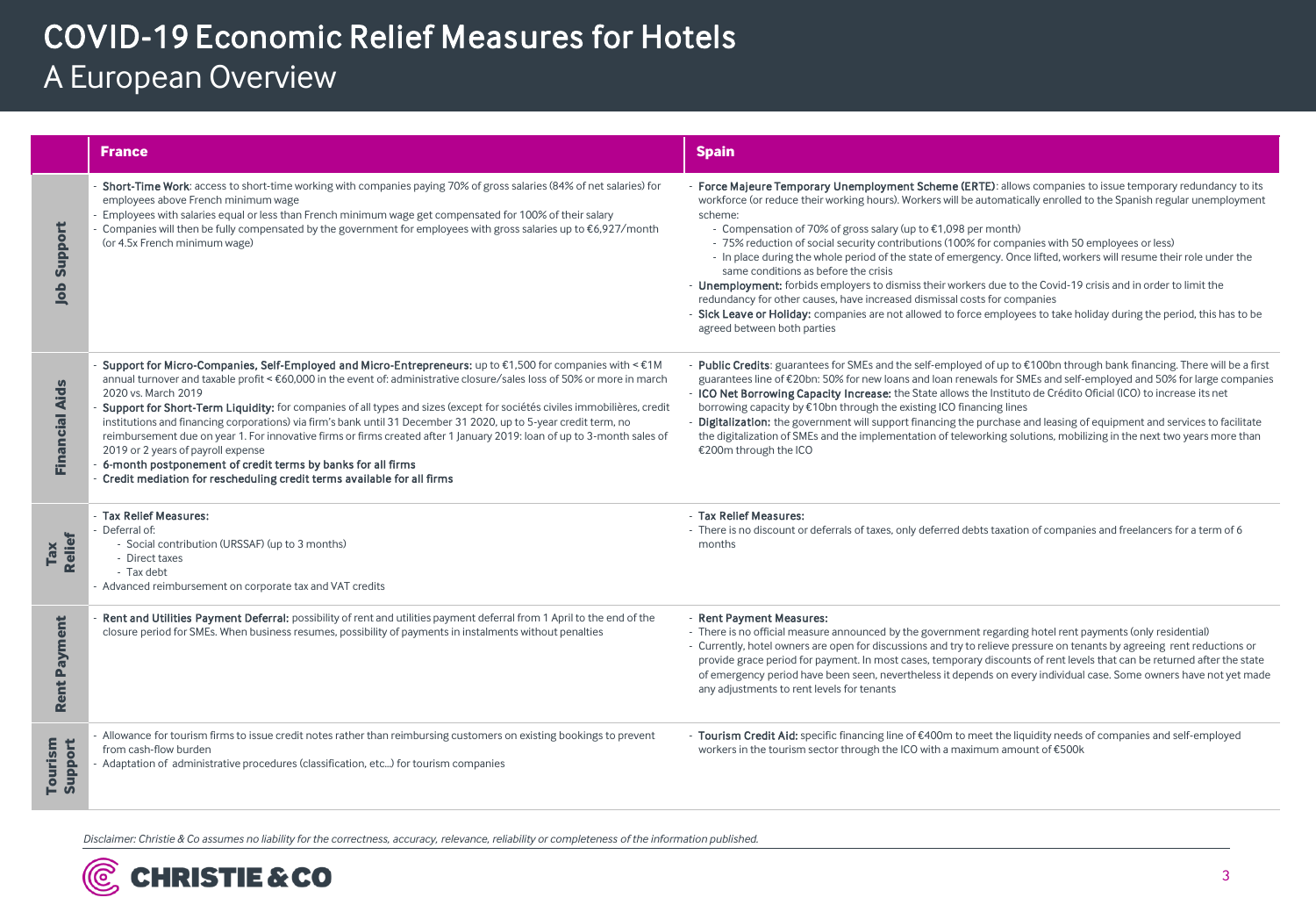|                       | <b>Austria</b>                                                                                                                                                                                                                                                                                                                                                                                                                                                                                                                                                                                                                                                                                                                                                                                                                                                                                | <b>Finland</b>                                                                                                                                                                                                                                                                                                                                                                                                                                                                                                                                                                                                                                                                                                                                                                                                      |
|-----------------------|-----------------------------------------------------------------------------------------------------------------------------------------------------------------------------------------------------------------------------------------------------------------------------------------------------------------------------------------------------------------------------------------------------------------------------------------------------------------------------------------------------------------------------------------------------------------------------------------------------------------------------------------------------------------------------------------------------------------------------------------------------------------------------------------------------------------------------------------------------------------------------------------------|---------------------------------------------------------------------------------------------------------------------------------------------------------------------------------------------------------------------------------------------------------------------------------------------------------------------------------------------------------------------------------------------------------------------------------------------------------------------------------------------------------------------------------------------------------------------------------------------------------------------------------------------------------------------------------------------------------------------------------------------------------------------------------------------------------------------|
| Support<br>dol        | Short-Time Work: Initial measures limited to 3 months, extension possible: Compensation by the government:<br>- 90% if gross salary was up to €1,700 per month<br>- 85% if gross salary was up to €2,685 per month<br>- 80% if gross salary was up to €2,686 to max €5,370<br>Minimum work of 10% on average during short-time working<br>(Remaining) Holidays and Time Accounts: Remaining holidays and overtime must not be taken before application,<br>2 weeks of current entitlement can be ordered by the employer                                                                                                                                                                                                                                                                                                                                                                      | - Unemployment Benefit Measures:<br>- The self risk for unemployment benefit schemes have been removed<br>- Unemployment benefits will be secured for sole entrepreneurs and freelancers (tbd)<br>- Required furlough announcement time shortened from 14 to 5 days                                                                                                                                                                                                                                                                                                                                                                                                                                                                                                                                                 |
| <b>Financial Aids</b> | Corona Aid Fund:<br>- State guarantees for 90% of bridge financing/working capital loans via firm's bank for SMEs<br>- Max. 3 months turnover or €120 million, 5-year term, extension of up to 5 more years<br>- Large corporations: measures under review<br>- Fixed Costs Subsidies (non-refundable!) for rents, insurance premiums, interest due, licence costs etc.:<br>- >40% loss of revenues due to Covid-19/loss of more than 2.000€ for eligibility<br>- 40-60% loss in revenue - 25% indemnification<br>- 60-80% loss in revenue - 50% indemnification<br>- 80-100% loss in revenue - 100% indemnification<br>Cash Grant for Self-Employed/Micro Companies (up to 10 FTEs):<br>- Initial grant of €500/€1,000 for net income of  €6,000 p.a.<br>- €1,000 for net income of more than €6,000 per year<br>- Further aid of up to €2,000 p.m. depending on income loss (max. 3 months) | - Loan guarantees:<br>- The government has granted a €10bn increase in business loans that Finnvera can guarantee. The financing is<br>provided by banks<br>- Financial aid:<br>Business Finland has been granted an increase of €700m to be used for rapid, direct supporting of businesses with<br>over five employees. The funding is intended for companies to explore and tap into new business opportunities in<br>emergency conditions – not covering current operating expenses.<br>- The Centre for Economic Development, Transport and the Environment (ELY) has been granted €300m to distribute<br>in aids. The aids can be applied by companies employing a maximum five people for situation analysis or<br>development purposes.<br>- Sole entrepreneurs can soon apply for a €2000 emergency grant. |
| Tax<br>Relief         | Income & Corporate Tax Measures: Advances on income or corporation tax can be reduced or set at zero euros<br>Interest-free tax deferrals and/or payment in instalments                                                                                                                                                                                                                                                                                                                                                                                                                                                                                                                                                                                                                                                                                                                       | - Pension Costs:<br>- Compulsory employee pension payments are lowered by 2.6ppts until the end of 2020. Total savings made by<br>businesses estimated at €910m                                                                                                                                                                                                                                                                                                                                                                                                                                                                                                                                                                                                                                                     |
| Payment<br>Rent       | <b>Rent Reduction:</b> From § 1104 f ABGB and § 1096 ABGB it can be deduced that under current law the landlord bears the<br>risk that the business premises cannot be used due to extraordinary circumstances. Therefore, the tenant may be entitled<br>to a rent reduction (up to the complete loss of rent) – nevertheless, tenants are advised to keep paying the rent until legal<br>claim to reduction is in place!                                                                                                                                                                                                                                                                                                                                                                                                                                                                     | - Voluntary Rent Reductions:<br>While no new legislation has been put in place, many landlords are voluntarily granting rent-free periods or<br>postponing rent payments. For instance, pension funds Ilmarinen and Varma have pardoned rent payments of<br>restaurants for the next two months                                                                                                                                                                                                                                                                                                                                                                                                                                                                                                                     |
| Tourism<br>Support    | Tourism Loans:<br>- Bridge financing available for tourism businesses via TourismBank OEHT<br>Associations etc:<br>- Further information, assistance and advice offered by the national hotel association and the ministry for tourism                                                                                                                                                                                                                                                                                                                                                                                                                                                                                                                                                                                                                                                        | - State Guarantees:<br>- The government will back state airline Finnair's financing with €600m                                                                                                                                                                                                                                                                                                                                                                                                                                                                                                                                                                                                                                                                                                                      |

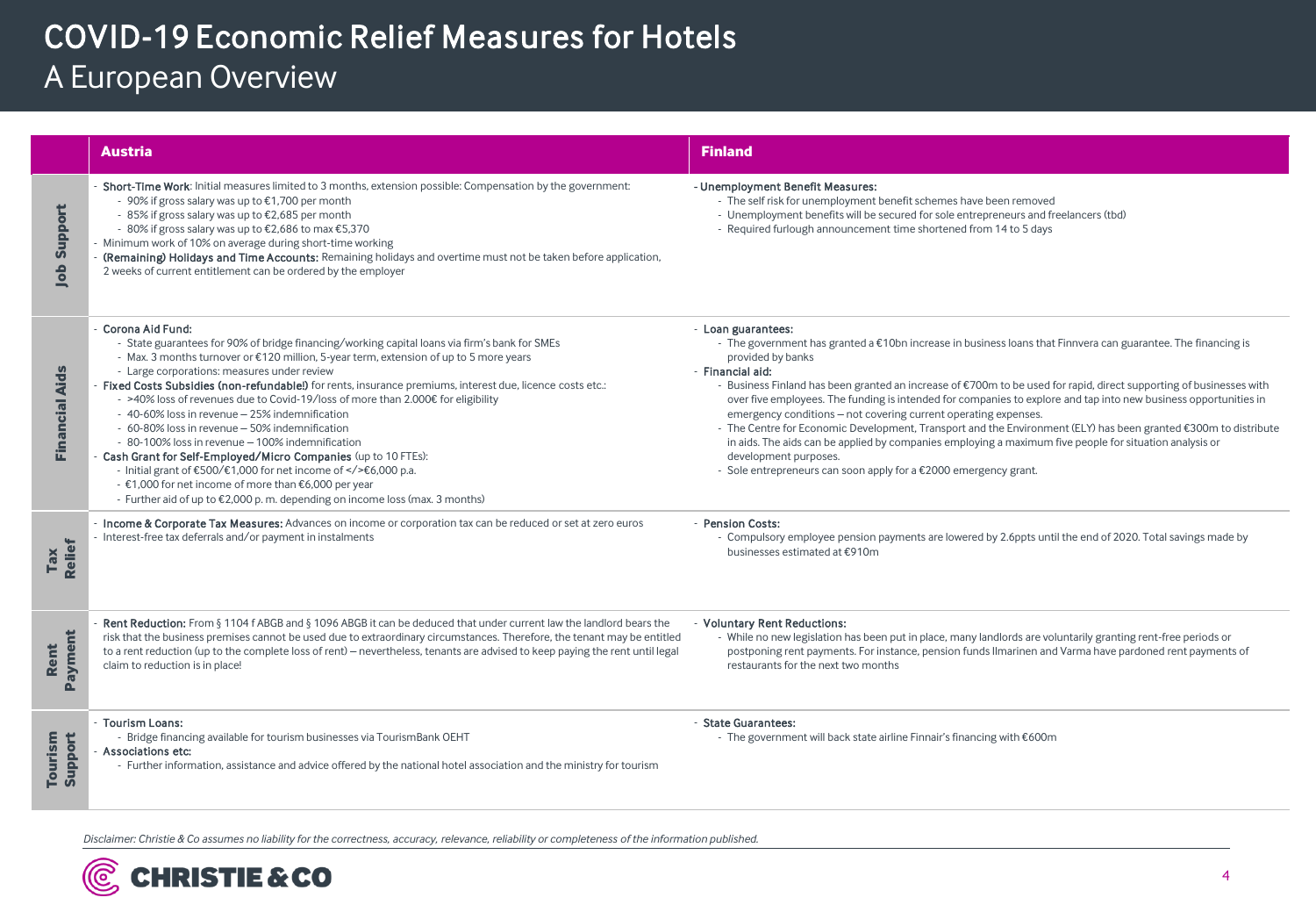|                       | <b>UK</b>                                                                                                                                                                                                                                                                                                                                          | <b>Germany</b>                                                                                                                                                                                                                                                                                                                                                                      | France                                                                                                                                                                                                                                                                                        | <b>Spain</b>                                                                                                                                                                                                                                                                       | Austria                                                                                                                                                                                                                                                                                                                                                                       | <b>Finland</b>                                                                                                                                                                                                                                |
|-----------------------|----------------------------------------------------------------------------------------------------------------------------------------------------------------------------------------------------------------------------------------------------------------------------------------------------------------------------------------------------|-------------------------------------------------------------------------------------------------------------------------------------------------------------------------------------------------------------------------------------------------------------------------------------------------------------------------------------------------------------------------------------|-----------------------------------------------------------------------------------------------------------------------------------------------------------------------------------------------------------------------------------------------------------------------------------------------|------------------------------------------------------------------------------------------------------------------------------------------------------------------------------------------------------------------------------------------------------------------------------------|-------------------------------------------------------------------------------------------------------------------------------------------------------------------------------------------------------------------------------------------------------------------------------------------------------------------------------------------------------------------------------|-----------------------------------------------------------------------------------------------------------------------------------------------------------------------------------------------------------------------------------------------|
| Laws                  | <b>Coronavirus Act 2020 LINK</b>                                                                                                                                                                                                                                                                                                                   | Federal Bulletin: LINK<br>Law to mitigate the consequences of<br>the Covid-19 pandemic LINK                                                                                                                                                                                                                                                                                         | <b>General Info Coronavirus: LINK</b>                                                                                                                                                                                                                                                         | Overview of government measures<br><b>BOE LINK: Updates are being</b><br>published on a regular basis on the BOE<br>website                                                                                                                                                        | Corpus Juris: Covid-19 laws, decrees,<br>regulations and circulars<br><b>LINK</b>                                                                                                                                                                                                                                                                                             | Emergency Powers Act (1552/2011)<br>Government legislation updates:<br><b>LINK</b>                                                                                                                                                            |
| Support<br><b>dol</b> | <b>Coronavirus Job Retention Scheme</b><br><b>Program info: LINK</b><br>Application: HMRC is setting up a<br>website for applications. Businesses<br>must first inform affected employees<br><b>Statutory Sick Pay Rebate</b><br>Program info: LINK<br>Application: system being set up                                                            | Short time work<br>Program info: LINK<br><b>Application:</b> Businesses must first<br>inform affected employees (signing of<br>individual or staff association agreement<br>prerequisite), afterwards application<br>with the Federal Labour Office<br>(Bundesagentur für Arbeit) LINK                                                                                              | Short-time work<br>Program info: LINK<br>Application: Query has to be<br>submitted online on the Ministry of<br>Labour website (LINK)<br>Since 16 March, firms have 30 days to<br>submit their short-time work query,<br>with retroactive effect                                              | Force majeure temporary<br>unemployment scheme<br>Program info: LINK<br>Application: companies must first<br>inform affected employees and go<br>through the application with the<br>Labour Office (Servicio Público de<br>Empleo Estatal) LINK                                    | Short time work<br><b>Program info: LINK</b><br><b>Application: Businesses must first</b><br>inform affected employees (signing of<br>individual or staff association agreement<br>prerequisite), afterwards application<br>with the Labor Market Service<br>(Arbeitsmarktservice) LINK<br>FAQ Job & Coronavirus: LINK                                                        |                                                                                                                                                                                                                                               |
| <b>Financial Aids</b> | <b>Cash Grant</b><br>Program info: LINK<br>Application: Local authorities will<br>contact businesses if they are eligible<br><b>Business Interruption Loan</b><br><b>Program info: LINK</b><br>Application: via any of the 40<br>accredited banks<br><b>Corporate Loan Facility</b><br><b>Program info: LINK</b><br>Application: Contact your bank | Overview of federal measures:<br>Information by the Federal Ministry for<br><b>Economic Affairs LINK</b><br>KfW coronavirus aid: loans for<br>companies<br>Program info: LINK<br><b>Application: Contact your bank</b><br>Aid for self-employed<br>persons/micro-enterprises<br><b>Program info: LINK</b><br><b>Application:</b> typically via state<br>development/investment bank | Support for small companies, self-<br>employed and micro-entrepreneurs<br>Program info/application: LINK<br>Support for short-term liquidity<br>Program info/application: LINK<br>Credit mediation for rescheduling<br>credit terms available for all firms<br>Program info/application: LINK | Overview of government measures:<br>refer to BOE initial measures previously<br>indicated <b>BOE LINK</b><br>Overview of ICO credit lines:<br>- Liquidity aid for companies and self-<br>employed workers LINK<br>- Commercial credits LINK<br>Summary of State financial aid LINK | Support for short-term liquidity:<br>Corona Aid Fund:<br>Program info: LINK, LINK<br>Application: Application through firm's<br>bank as of 8 April 2020<br><b>Fixed Costs Subsidies</b><br>Program info: LINK, LINK<br>Application: application as of May 2020<br>Aid for self-employed<br>persons/micro-enterprises<br><b>Program info: LINK</b><br><b>Application: LINK</b> | <b>Loan Guarantees</b><br>Program info: LINK<br>Application: Contact your bank<br><b>Financial Aids</b><br><b>Business Finland aid info: LINK</b><br><b>Application: LINK</b><br><b>ELY Centre aid info: LINK</b><br><b>Application: LINK</b> |
| <b>Tax Relief</b>     | <b>Business Tax Support</b><br>Program info and Contact: LINK<br><b>VAT Deferral</b><br><b>Program Info: LINK</b><br>Application: Firms should cancel direct<br>debit and contact HMRC                                                                                                                                                             | Tax measures to address the effects<br>of coronavirus<br>Program info: LINK<br>Application: Contact your local tax<br>office (Finanzamt), form for deferral<br>application can be found here: LINK                                                                                                                                                                                  | All tax relief information program<br>and application links available on:<br><b>LINK</b><br><b>Or LINK</b>                                                                                                                                                                                    | <b>BOE</b><br>Program info: refer to BOE initial<br>measures previously indicated <b>BOE</b><br><b>LINK</b>                                                                                                                                                                        | Income & Corporate Tax Measures:<br><b>Program Info: LINK</b><br>Application: Form LINK to be emailed<br>to corona@bmf.gv.at or application via<br><b>FinanzOnline</b>                                                                                                                                                                                                        |                                                                                                                                                                                                                                               |
| Rents                 | <b>Eviction Protection LINK</b>                                                                                                                                                                                                                                                                                                                    | Restrictions to termination rights, rent<br>deferment <b>LINK</b>                                                                                                                                                                                                                                                                                                                   | Rent and utilities payments<br><b>LINK</b>                                                                                                                                                                                                                                                    | There are no measures.                                                                                                                                                                                                                                                             | Rent exemptions and reductions LINK.<br><b>LINK</b>                                                                                                                                                                                                                                                                                                                           |                                                                                                                                                                                                                                               |
| Tourism               | UK Hospitality <b>LINK</b><br>Visit Britain LINK                                                                                                                                                                                                                                                                                                   | National Hotel Association DEHOGA<br><b>LINK</b> ; Federal Competence Centre for<br><b>Tourism LINK</b>                                                                                                                                                                                                                                                                             | <b>Atout France: LINK</b><br><b>Entreprises du Voyage: LINK</b><br><b>UMIH: LINK</b><br><b>UNAT: LINK</b>                                                                                                                                                                                     | Overview ICO tourism credit lines:<br>general information and main<br>platforms to request financial support<br><b>LINK</b>                                                                                                                                                        | National Hotel Association ÖHV LINK<br>TourismBank LINK<br>Federal Ministry for Tourism LINK                                                                                                                                                                                                                                                                                  |                                                                                                                                                                                                                                               |